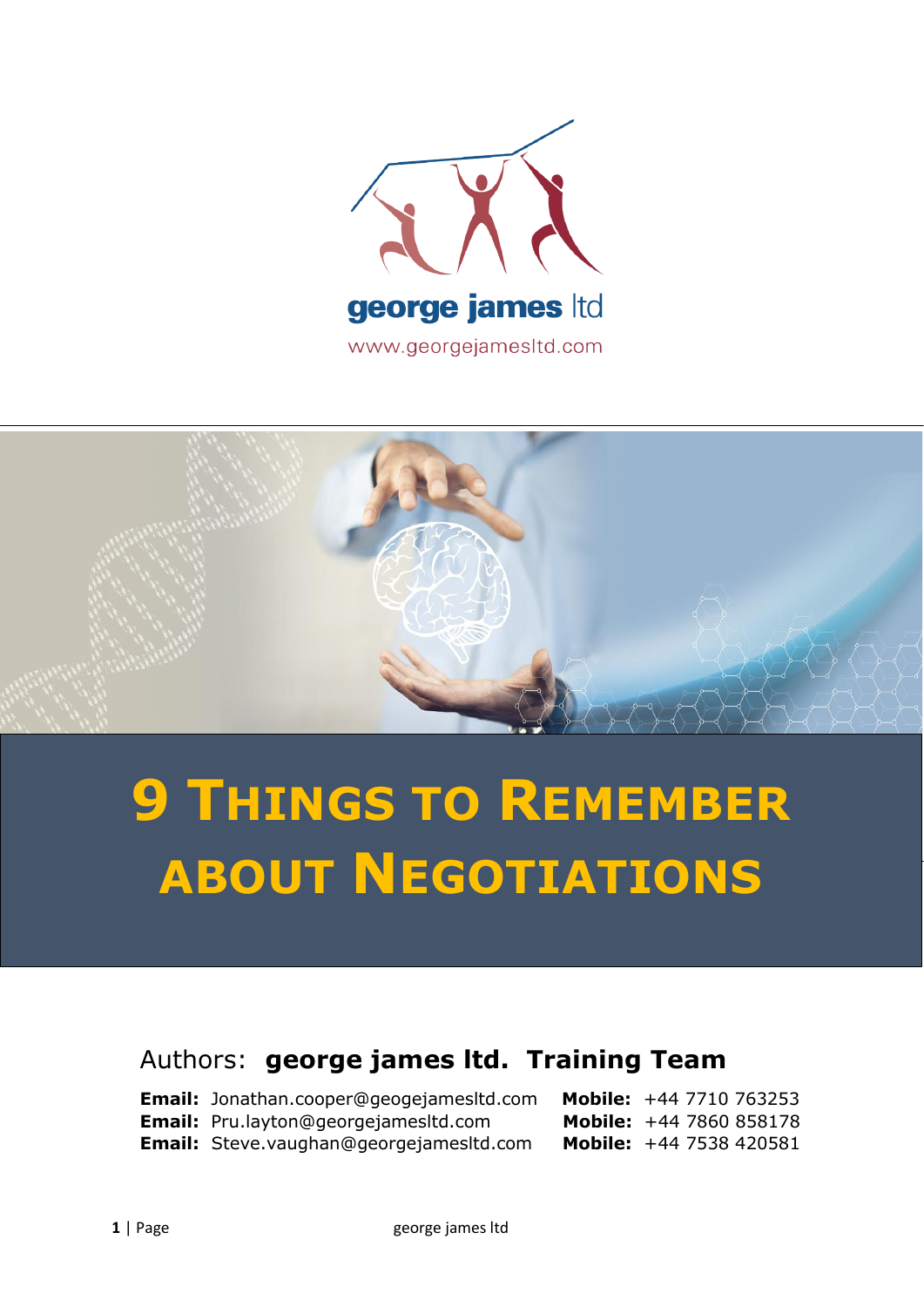

## **9 THINGS TO REMEMBER ABOUT NEGOTIATIONS**

The prospect of a negotiation fills many Salespeople with a sense of anxiety. However, by improving your skills you'll not only become a better negotiator, but you may even learn to enjoy the process. To help get you started, discover 9 quick tips to remember in any negotiation.



**1. Be prepared -** often tops the list of negotiation tips – and rightly so! But, to prepare effectively, you first need to understand what great preparation looks like.

Effective preparation allows you to be more creative. In other words, you can come to the table with more options and consequently, more negotiating power. It also gives you credibility, can build trust between you and your buyer, and helps prevent you from agreeing to unfavourable terms in the heat of the moment.

Remember, a good buyer will have done their research – meaning they'll know about you, your pricing, your competitors and more before you even sit down at the negotiation table. The only way to even the playing field is to ensure you are as, if not more, prepared than your counterpart.

**2. Don't just think about science!** As a Sales Person in the Science and Technology sector, you have likely experienced some academic success. This can be central to connecting with your scientific customers, understanding their needs, and mastering the technical specs of your product.

It also means you can get caught up in the value of your product from a purely scientific standpoint. While this can certainly be used as a negotiating tool, making a sale is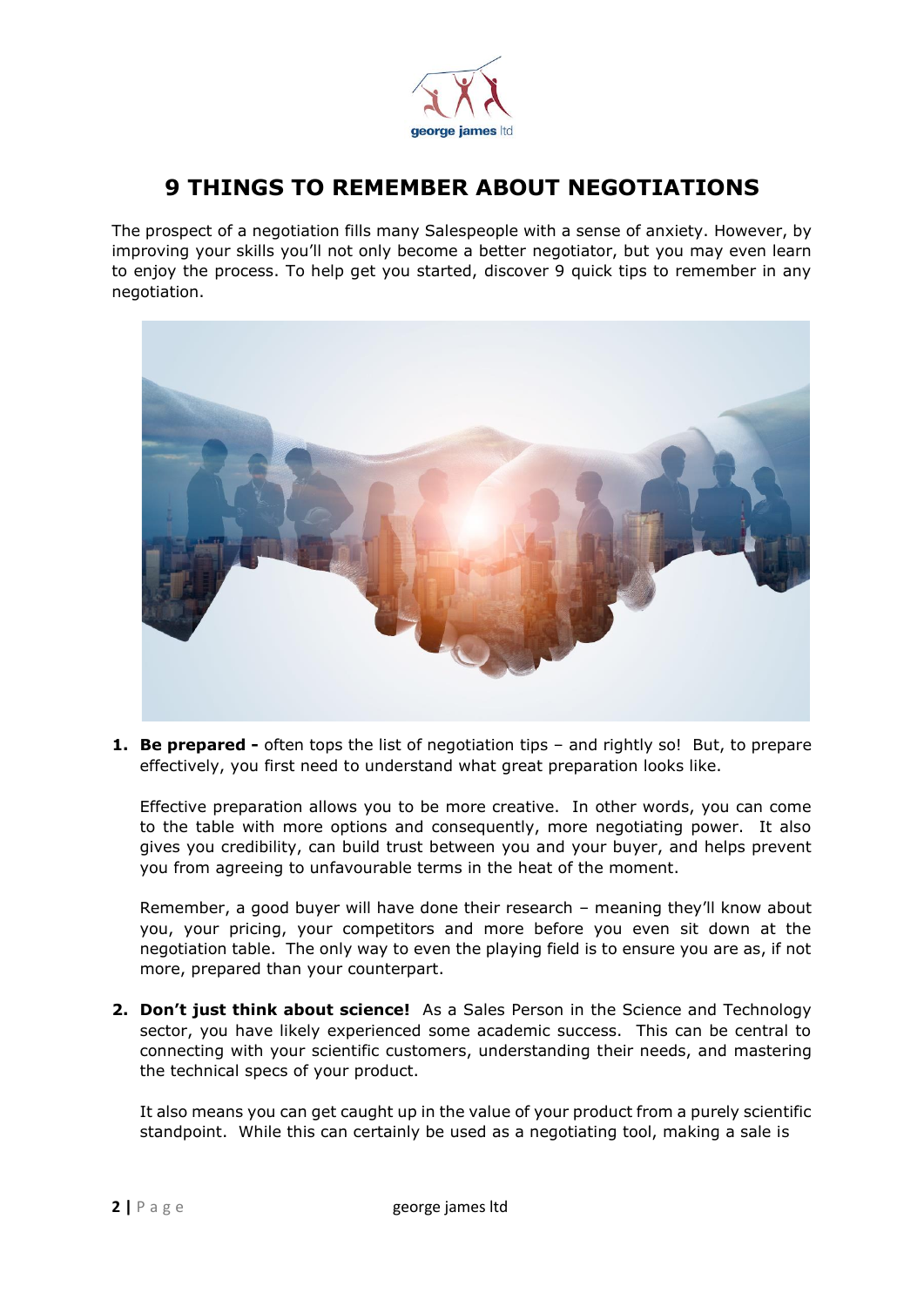

about more than just adding scientific value. Consider the value you offer beyond the product and the investment your company has made in it!

**3. Talk more than money -** Don't just think about the price because you've already lost. Price only goes one way in a negotiation.

From method development/transfer, service, training, and audits to security of supply, extended warranties and consolidated shipping, everything has potential value to the customer and is therefore negotiable. Remember, what might not be of high value to you, might be of very high value to your buyer.

Indeed, something you offer as standard might not be offered by a competitor. You could easily end up giving these things away when they could be harnessed as powerful negotiation tools.



**4. Negotiate with the right person -** Have you ever settled on a deal, only to find out they don't have the final say in the decision-making process?

Negotiating with the wrong person can not only lose you time and effort, but it can also put you at a disadvantage as you continue to negotiate up the chain of command. The deal you 'settled' on in your last conversation will serve as the starting point for the next negotiation – meaning you may have to concede more at every stage.

As a Salesperson, it is your responsibility to make sure you are negotiating with the right person. Taking time early on to understand a business's decision-making process, and who is involved, is essential to a successful sale.

In the scientific and technology marketplace, there is often more than one 'right' person to negotiate with. At the beginning of the process, work out who makes the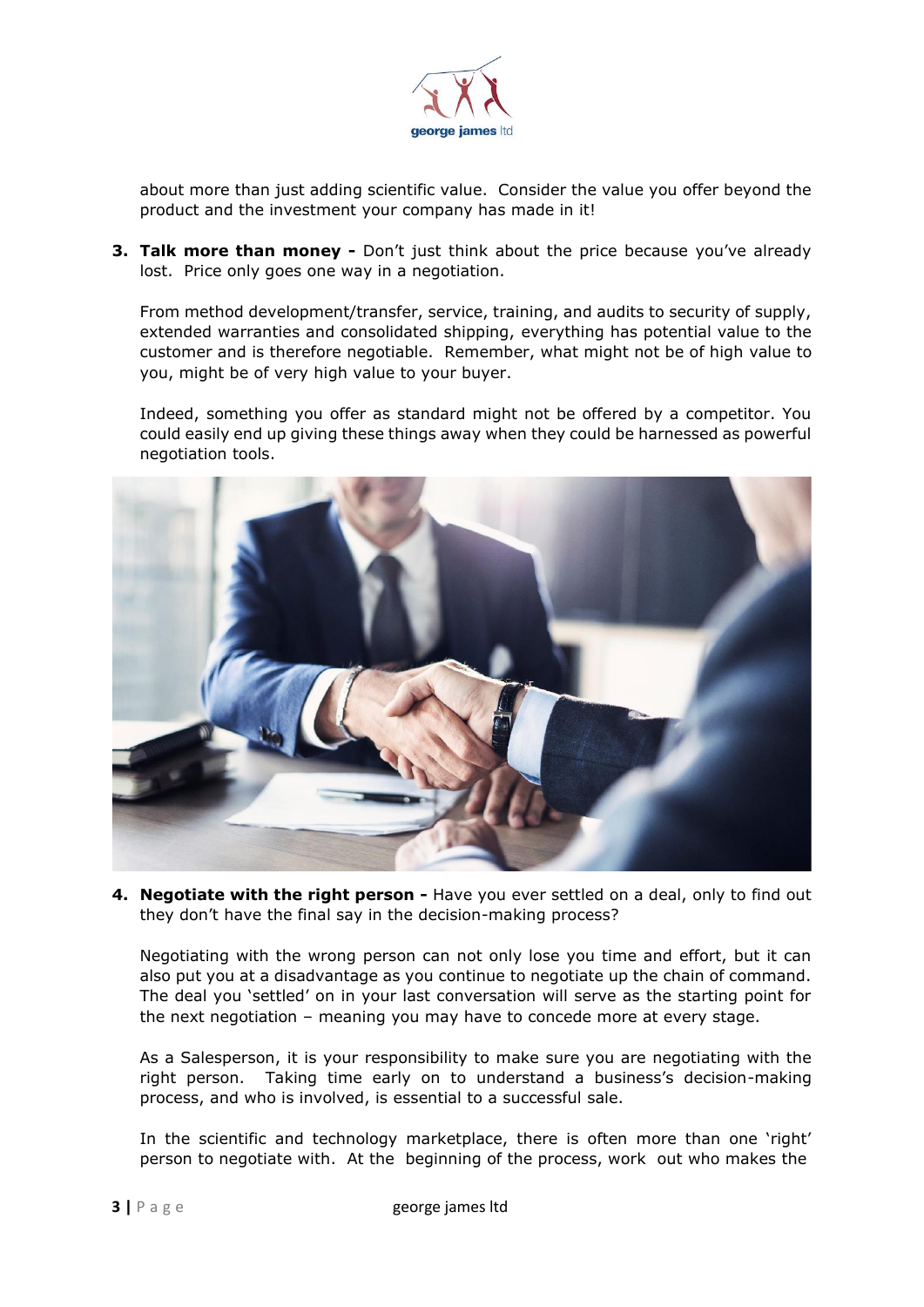

'technical' decisions and who makes the 'commercial' decisions – as they may or may not be the same person.

**5. Build rapport -** The ability to connect with people is fundamental to a successful negotiation. When you have a strong rapport with your buyer, you are much more likely to experience co-operation and a willingness to share important information – information you can use to negotiate the best deals.

Building rapport begins from the very first sales call by delivering a great sales experience. Focusing on establishing a relationship and showing a genuine interest in their needs, rather than looking for an opportunity to advantage yourself, will serve to strengthen your rapport. Everyone wants to do business with people they like so take the time to make some small talk, discover common interests, and find connections.

Whenever possible, meet in person or at least by video! Face-to-face interaction helps you connect through non-verbal communication. Think about maintaining eye contact, smiling, leaning forward, and avoiding cues that could indicate disinterest; such as crossing your arms, looking down, or furrowing your eyebrows.



**6. Practice active listening -** Active listening involves more than just hearing someone speak. It is the process of giving your undivided attention to what someone is saying, responding to show that you are engaged, and not focusing on what you are going to say next.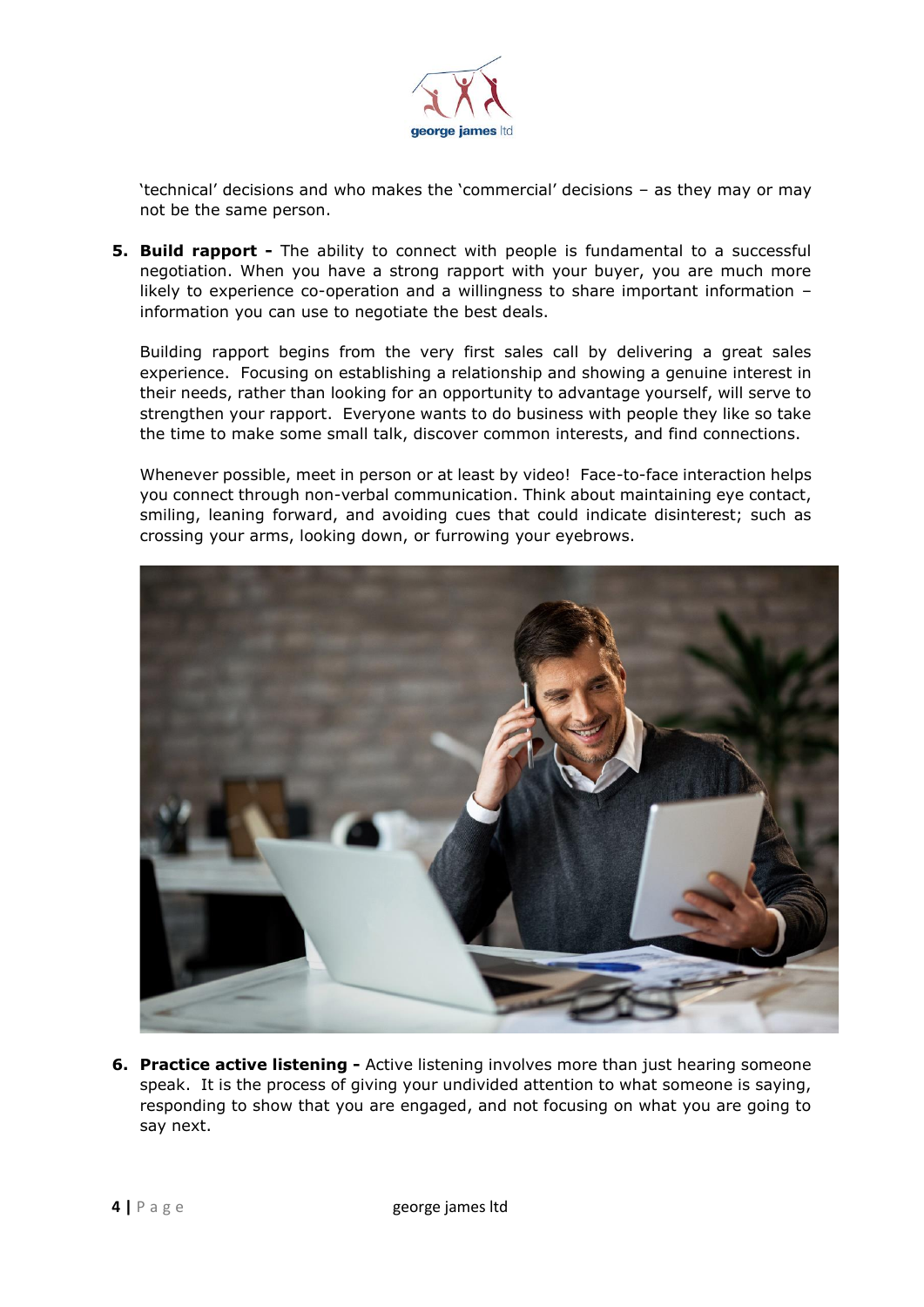

While it sounds simple, most of the time, we all tend to listen on a superficial level. Once we think we have enough information to know where the conversation is heading, we turn inwards and consider our response.

A skilful negotiator can use active listening to learn dynamic information that will help you see the world from your buyer's perspective. Understanding the emotions that drive their views and decisions allows you to be pre-emptive with tactical empathy, dispelling their concerns and winning their trust.

**7. Never split the difference -** Offering to "split the difference" on pricing may seem like a quick, simple way to arrive at an agreement but chances are, your buyer will try to push the price point further.

Even if your buyer accepts the price, the discount is often much larger than needed. Instead, offer a slight discount and go from there – you're much more likely to come out on top yet still find a WIN/WIN. Move in small steps and, as they say, a donkey won't move any quicker to a truck load of carrots than it would a single carrot!



**8. Don't blame the person in front of you -** Negotiations can be highly intense environments that, in the worst cases, can lead to something approaching hostility. Remember to focus on the problem and not on the person.

Just like you, the buyer is trying to get the best deal for their company – and who can blame them? Professional purchasers love to negotiate. So, take a leaf out of their book and enjoy the process!